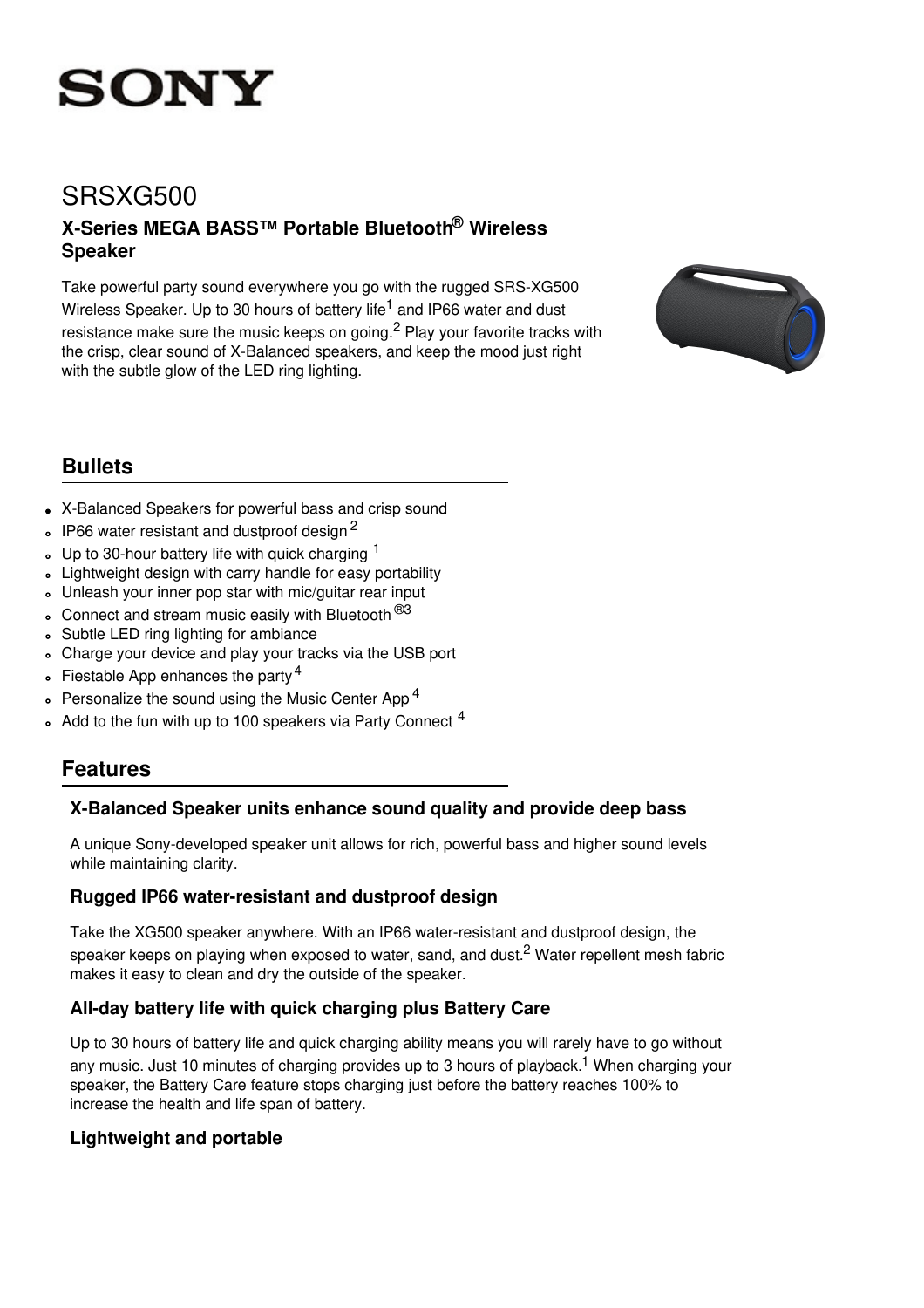# **SONY**

Made to be lightweight and portable, the built-in handle makes it easy to carry the XG500 with just one hand.

#### **Unleash your inner pop star**

Plug in a microphone or a guitar via the mic/guitar input in the rear port. When connecting a guitar, the XG500 can be used as a guitar amp.

#### **Wireless with BLUETOOTH® technology**

BLUETOOTH $^{\circledR}$  streaming connectivity makes it simple to stream your party playlist.  $^3$ 

#### **Subtle ring lighting**

Stylish and subtle LED ring lighting adds a touch of fun to your music.

#### **USB play & charge**

Plug your smartphone or media device into one of the rear USB ports and play music over a wired connection while it charges via the speaker's power supply. You can also plug a USB memory stick or flash drive into a USB port to play your digital files.<sup>5</sup>

#### **Control the party with the Sony | Music Center app**

Control the party from the dancefloor, with the Sony | Music Center app <sup>4</sup> - select your favorite playlists, cue the next song, change lighting patterns and sound modes.

#### **Fiestable app**

Download the Fiestable app<sup>4</sup> and you'll be able to control the lighting on the XG500, even turn them off and also you can use motion control gestures on your smartphone screen.

## **Specification**

| <b>Sound</b>                         |                                                                                           |
|--------------------------------------|-------------------------------------------------------------------------------------------|
| <b>Speaker Size</b>                  | Diameter of Speaker Unit(Tweeter) 2.5cm x 2, Diameter of<br>Speaker Unit(woofer) 11cm x 2 |
| Sound Modes                          | Clear Audio+, DSEE, LIVE SOUND                                                            |
| Size & Weight                        |                                                                                           |
| Dimensions ( $W \times H \times D$ ) | 460x256x215 mm                                                                            |
| Weight                               | 5.6kg                                                                                     |
| <b>Bluetooth</b>                     |                                                                                           |
| <b>Supported Codecs</b>              | SBC, AAC, LDAC                                                                            |
| Interface                            |                                                                                           |
| Input and Output Terminals           | Stereo Mini Jack(IN), USB A, Mic Input, Guitar Input                                      |